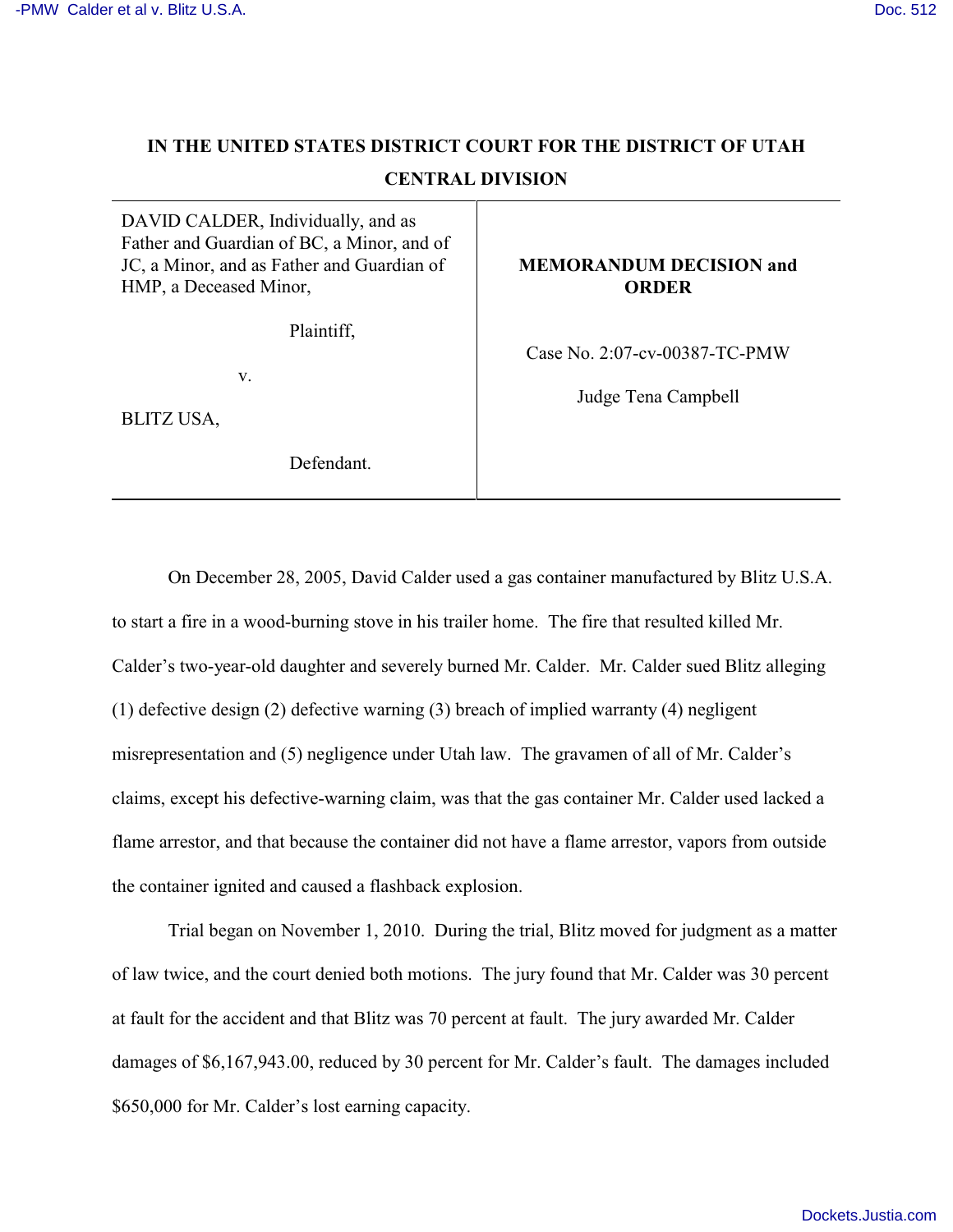Blitz now renews its motion for judgment as a matter of law under Federal Rule of Civil Procedure 50, claiming that (1) Mr. Calder failed to present evidence that Blitz's gas container is "unreasonably dangerous" under Utah law; and that (2) Mr. Calder failed to present evidence that Blitz misrepresented an important fact upon which Mr. Calder relied when he used the gas container on December 28, 2005.

Blitz alternatively moves for a new trial under Federal Rule of Civil Procedure 59, claiming that certain evidentiary rulings and the failure to give certain jury instructions were in error. Specifically, Blitz alleges that the court's rulings resulted in: "(1) the improper exclusion of material and relevant causation evidence that refuted Plaintiff's causation case and established alternative causation; (2) the admission of evidence violating the state of the art doctrine and the refusal to give a state of the art jury instruction, notwithstanding the Court's proper pretrial recognition of the state of the art standard and Blitz U.S.A.'s reliance upon it; (3) the failure to give a jury instruction on compliance with governmental and industry standards and the resultant rebuttable presumption that should have flowed to Blitz U.S.A.; and (4) the inconsistent enforcement of evidentiary rulings and improper admission of evidence regarding explosion containment systems, inadequate warning content, and other similar incidents." (Blitz's Mot. for a New Trial, Dkt. No. 486, at 1.)

In addition, Blitz seeks remittitur of the jury's award of lost earning capacity because, according to Blitz, Mr. Calder produced no evidence to support the award.

Because the court concludes that the jury's verdict was supported by the evidence, and that the court's evidentiary rulings and jury instructions were proper, the court denies Blitz's motions.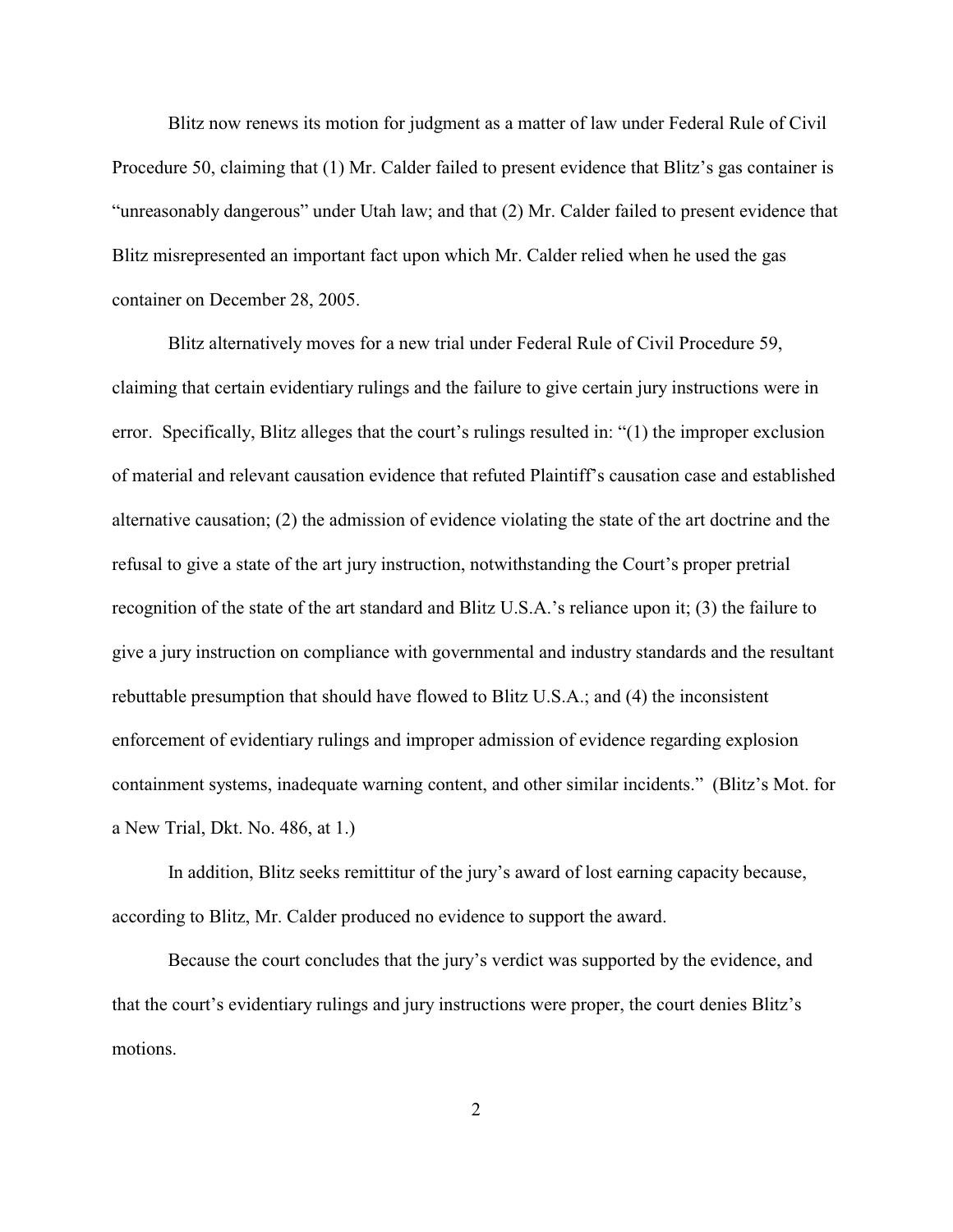#### ANALYSIS

### Blitz's Motion for Judgment as a Matter of Law

"Judgment as a matter of law is appropriate only when the evidence presented at trial does not permit a reasonable jury to find for the non-movant." Manzanares v. Higdon*,* 575 F.3d 1135, 1142 (10th Cir. 2009); see also Fed. R. Civ. P. 50. "Such a judgment is warranted only if the evidence points but one way and is susceptible to no reasonable inferences supporting the party opposing the motion." Snyder v. City of Moab, 354 F.3d 1179, 1184 (10th Cir. 2003). The court considers the evidence in the light most favorable to the non-moving party. United Int'l Holdings, Inc. v. Wharf (Holdings) Ltd., 210 F.3d 1207, 1227 (10th Cir. 2000) (quotation omitted).

Unreasonably Dangerous

"Unreasonably dangerous" is defined under Utah law as follows:

"[U]nreasonably dangerous" means that the product was dangerous to an extent beyond which would be contemplated by the ordinary and prudent buyer, consumer, or user of that product in that community considering the product's characteristics, propensities, risks, dangers, and uses together with any actual knowledge, training, or experience possessed by that particular buyer, user, or consumer.

Utah Code Ann. § 78B-6-702 (2008).

Glen Stevick, Plaintiff's engineering expert, testified that a flame arrestor would have prevented the explosion that injured Mr. Calder and killed his daughter. (Trial Tr. at 170:11-16, attached as ex. D to Plaintiff's Opp. To Blitz's Mot. for Judgment as a Matter of Law.) Dr. Stevick also testified that other manufacturers have been putting flame arrestors in consumer gas cans since the 1970's. (Trial Tr. at 165:02-18, attached as ex. C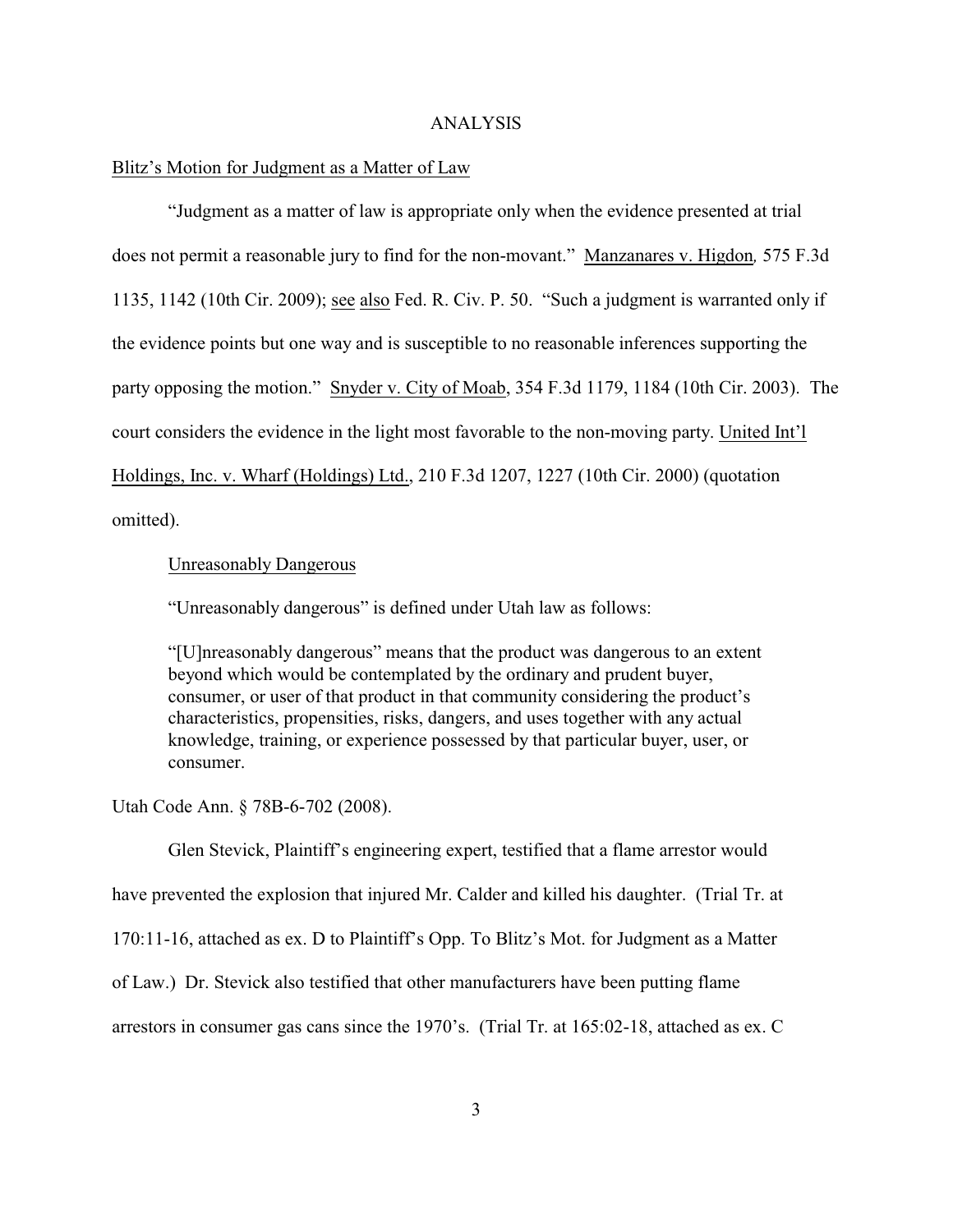to Plaintiff's Opp. To Blitz's Mot. for Judgment as a Matter of Law.)

Cy Elmburg, the owner and CEO of Blitz at the time the gas container that is the subject of the litigation was made, told the jury that he knew since the 1960's that people had been burned by "gasoline or gasoline vapors found with the use of gasoline containers." (Elmburg Depo. Tr. at 41:20-24, attached as ex. M to Plaintiff's Opp. To Blitz's Mot. for Judgment as a Matter of Law.)

Considering this evidence in the light most favorable to the jury verdict, the court concludes that there is ample basis in the record to support the jury's finding that the Blitz gas container was unreasonably dangerous under Utah law.

### Misrepresented an Important Fact

To find for Mr. Calder on his negligent misrepresentation claim, the jury had to find that Blitz represented to Mr. Calder an important fact that was not true. See Model Utah Jury Instructions, Second Edition, Instruction CV1802. There is sufficient evidence in the record for the jury to have found that Blitz misrepresented that its gas containers were safe, and that Mr. Calder relied on that misrepresentation when he used the gas container.

#### Blitz's Motion for A New Trial

A motion for a new trial may be granted if "the district court concludes the 'claimed error substantially and adversely' affected the party's rights." Henning v. Union Pac. R. Co., 530 F.3d 1206, 1217 (10th Cir. 2008) (quoting Sanjuan v. IBP, Inc., 160 F.3d 1291, 1297 (10th Cir. 1998)). Because the court finds no error in its evidentiary rulings or in its instructions to the jury, the court denies Blitz's motion for a new trial.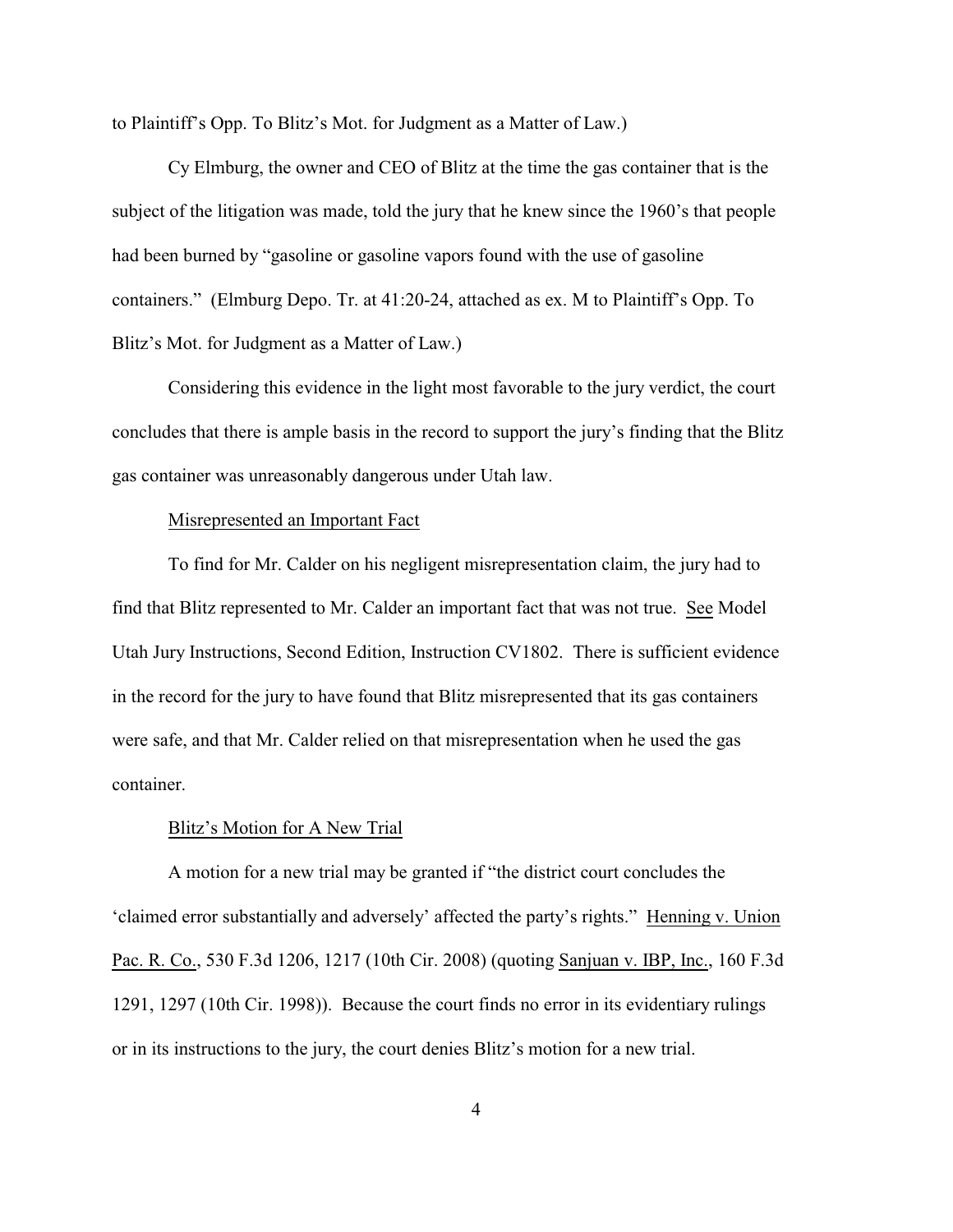#### Blitz's Motion for Remittitur

"[A] trial judge may grant a new trial or remittitur of damages when, inter alia, there are excessive or inadequate damages, appearing to have been given under the influence of passion or prejudice, or there is an insufficiency of the evidence to justify the verdict or other decision." Smith v. Fairfax Realty, Inc., 2003 UT 41, ¶24, 82 P.3d 1064 (quotations omitted).

In Clawson v. Walgreen Drug Co., the plaintiff had testified that before the injury "he made 'pretty good' while trapping and farming and that he made enough money 'to spend and run around with and help the folks out,'" but that after the injury he could no longer work as a trapper and farmer. 162 P.2d 759, 765 (Utah 1945). The Utah Supreme Court held that "[s]ince impairment of earning capacity involves the capacity of the injured person rather than merely what he might have made following his ordinary pursuit, it was not error to permit the jury to consider impairment of earning capacity as an element of damage. This is so although it was not shown with any degree of certainty what plaintiff's earning capacity had been in the past." Id. (emphasis added).

Mr. Calder testified that before the accident he had worked at a car stereo shop (trial tr. 423:07-423:16, attached as Ex. 55 to Plaintiff's Opp. To Blitz's Mot. for a New Trial and Mot. for Remittitur), but that following the accident he "can't work on car stereos anymore." (Trial Tr. 480:18-480:20, attached as Ex. 57 to Plaintiff's Opp. To Blitz's Mot. for a New Trial and Mot. for Remittitur.) Dr. Kristi Farnsworth testified that Mr. Calder's lifetime earning capacity was reduced between 37 and 57 percent. (Trial Tr. 563:21-564:03, attached.as Ex. 59 to Plaintiff's Opp. To Blitz's Mot. for a New Trial and